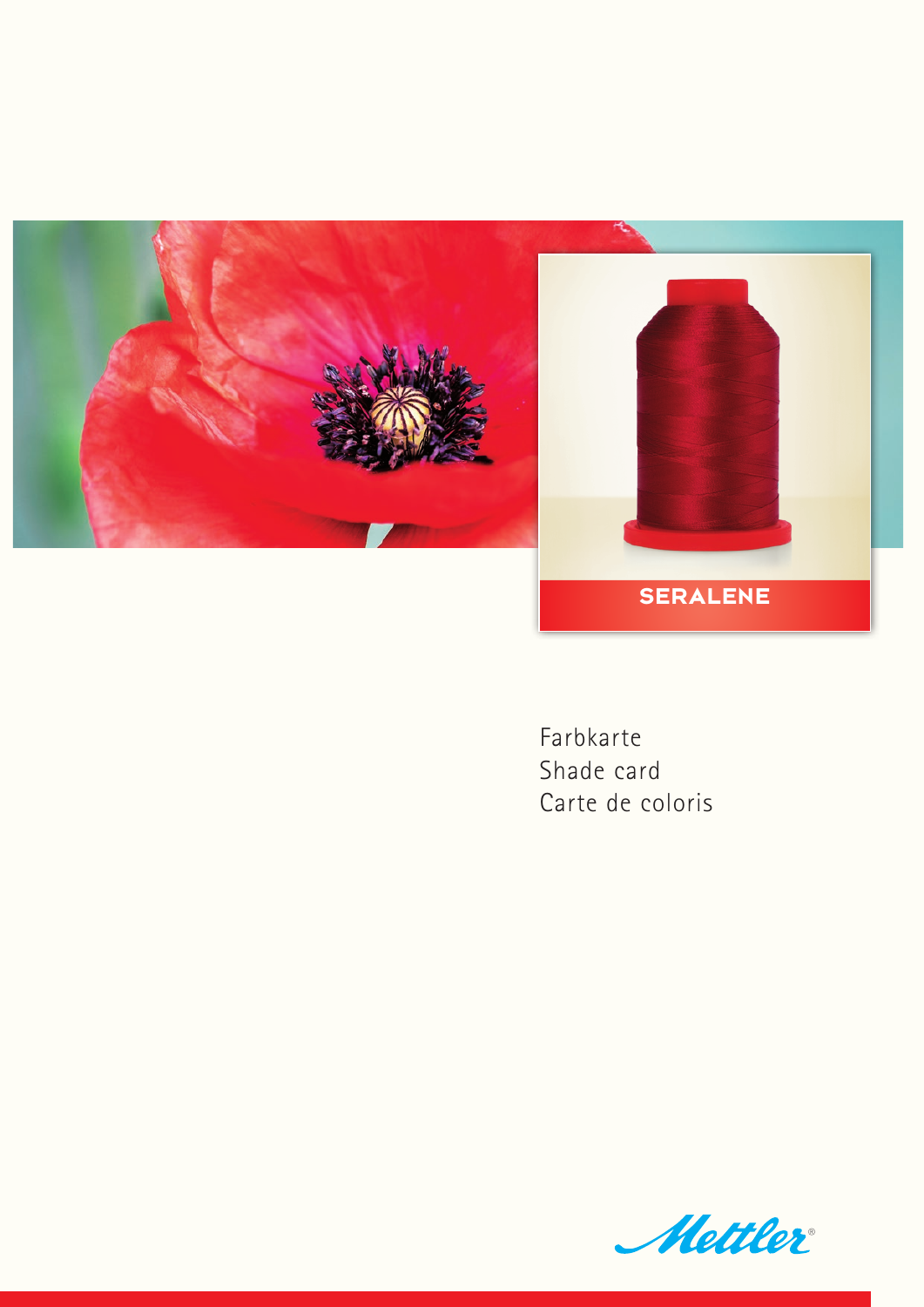## **SERALENE**

100% Polyester

| Artikel Nr. | Etiketten Nr.   | Aufmachung      | Farben          | Feinheit                               | <b>Nadelstärke</b>  | Höchstzugkraft     | Höchstzugkraftdehnung      |
|-------------|-----------------|-----------------|-----------------|----------------------------------------|---------------------|--------------------|----------------------------|
| Article no. | <b>Strength</b> | Length          | <b>Colors</b>   | Linear density                         | Needle size         | Tensile strength   | <b>Elongation at break</b> |
| Article no. | Epaisseur       | Métrage         | <b>Couleurs</b> | Masse linéique                         | $N^{\circ}$ aquille | Résistance rupture | Allongement à la rupture   |
| 2225        | 180 (120/2)     | 2000 m/2187 yds | 18              | ca. Nm 121/2<br>$(\text{dtext} 83^*2)$ | Nm 70-80            | ca. 1039 cN        | ca. 19 %                   |

Alle Spulen sind EAN codiert . All spools are EAN coded . Toutes les bobines portent un code EAN



## **Je leichter der Stoff, desto feiner der Faden. SERALENE.**

SERALENE eignet sich hervorragend für feine und kaum sichtbare Nähte auf leichten Stoffen. Ideal als Nadel- und Greiferfaden für hochwertige Versäuberungen, Blindstich- und Staffierarbeiten. Unübertroffene und störungsfreie Vernähbarkeit, auch auf anspruchsvollsten Mehrfach-Overlockmaschinen. Auch Monogrammstickereien und feine Stickdetails gelingen mit SERALENE sehr gut. SERALENE ist absolut schrumpffrei und pflegeleicht. Die Minikingspule mit Schnappverschluss garantiert eine praktische, saubere und einfache Aufbewahrung. Die Schnapprille fixiert den Faden, wenn er nicht benötigt wird.

**The lighter the fabric, the finer the thread. SERALENE.**

SERALENE is perfect for creating fine, almost invisible seams on lightweight fabrics. Ideal as needle and looper thread for high-quality overlocking as well as for invisible stitching and decorative work. Unsurpassed and trouble-free sewability even on the most sophisticated overlock machines. SERALENE is also perfect for embroidering monograms and fine details. SERALENE does not shrink and is easy to use. The snap-lock Miniking spool provides a safe, clean and practical storage place.

## **Plus le tissu est léger, plus le fil est fin. SERALENE.**

SERALENE est idéal pour les coutures fines, quasi invisibles, sur les tissus légers. S'utilise comme fil d'aiguille et fil de boucleur pour les surjets de grande qualité, mais aussi pour les coutures invisibles et le travail décoratif. Comportement inégalé et fiable à la couture, même sur les surjeteuses les plus sophistiquées. SERALENE est également idéal pour la broderie des monogrammes et des petits motifs. SERALENE est facile à utiliser et ne rétrécit pas. La bobine mini cône avec fermeture à déclic permet de conserver le fil de façon sûre, propre et pratique.



**www.oeko-tex.com**

**OEKO-TEX® STANDARD 100** Geprüft auf Schadstoffe.<br>www.oeko-tex.com/standard100

**www.oeko-tex.com**



**www.oeko-tex.com**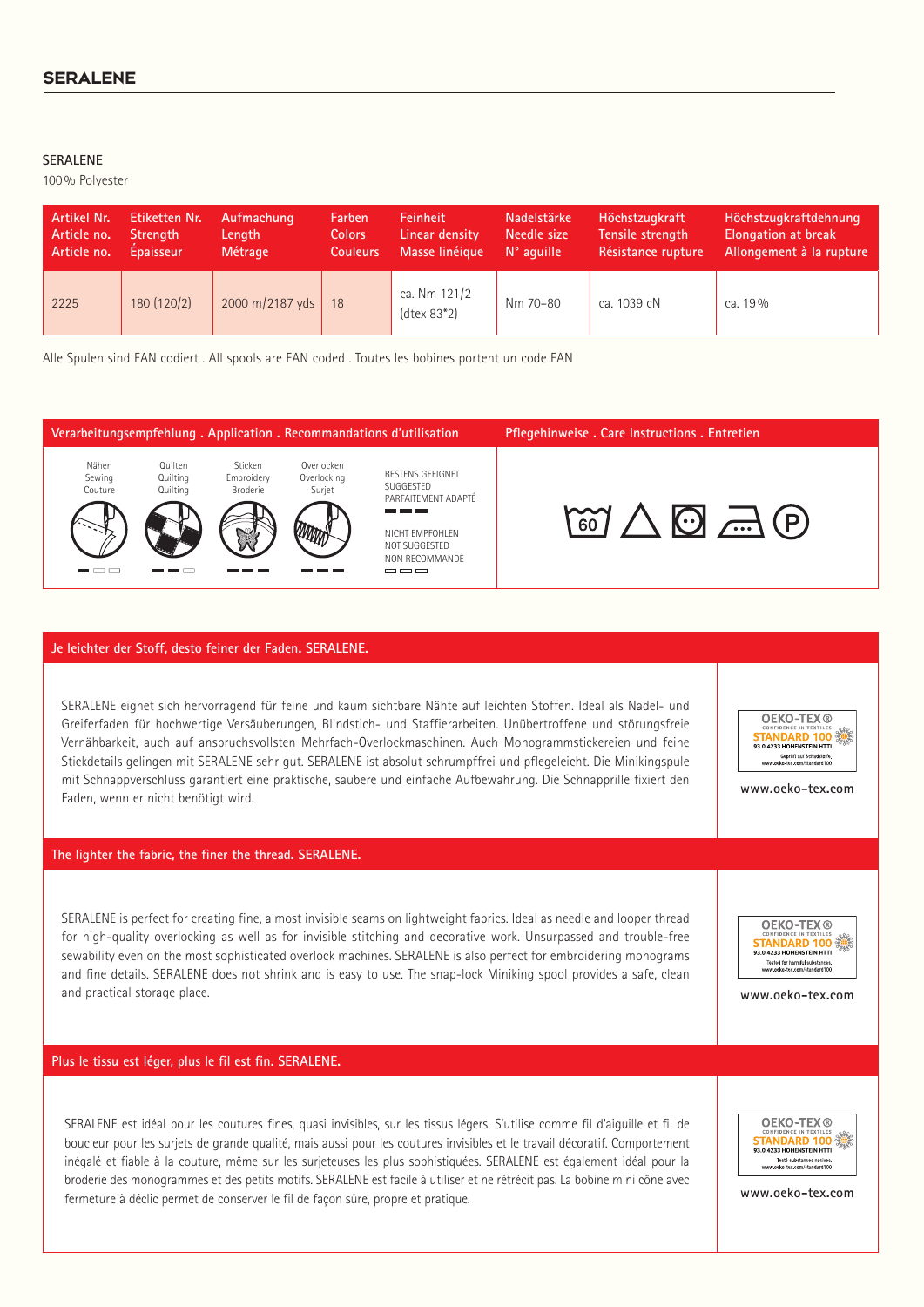